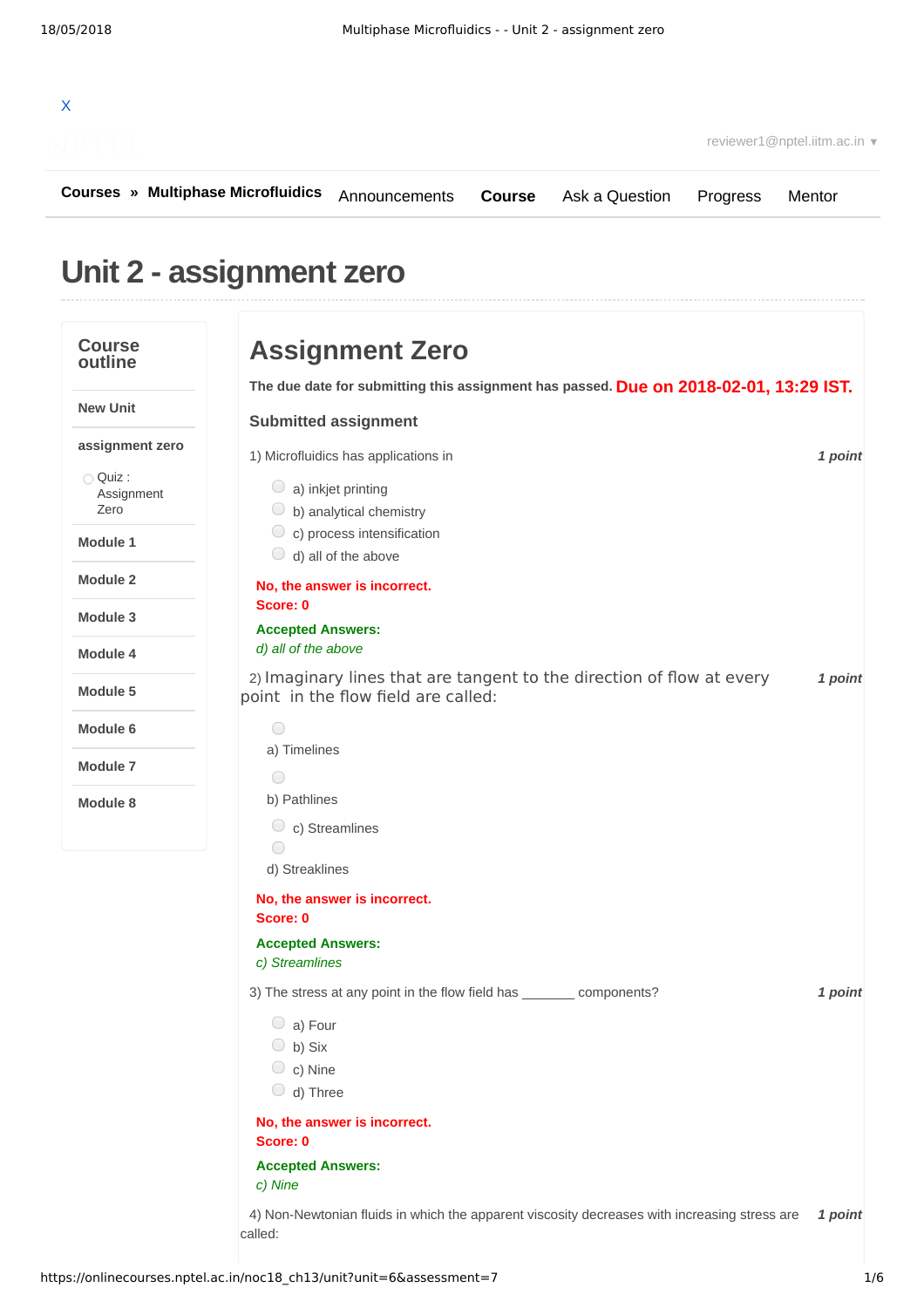#### 18/05/2018 Multiphase Microfluidics - - Unit 2 - assignment zero

|  | a) Pseudo-plastic |  |
|--|-------------------|--|
|--|-------------------|--|

- $\bigcirc$
- b) Bingham-Plastics
- $\circ$  c) dilatants
- $\bigcirc$  d) thixotropic

**No, the answer is incorrect. Score: 0**

**Accepted Answers:** *a) Pseudo-plastic*

5) *1 point* A laminar flow is the one in which:

- $\bigcirc$  a) Fluid particles move as laminas
- $\bigcirc$  b) Fluid particles exhibit chaotic motion
- $\circlearrowright$  c) Reynolds number more than 2100 when fluid flows through a smooth straight tube

 $\bigcirc$ 

d) None

**No, the answer is incorrect. Score: 0**

**Accepted Answers:** *a) Fluid particles move as laminas*

6) Whole milk at 293K having a density 1030 Kg/m3 and viscosity of 2.12 cP is flowing at the **1 point** rate of 0.605 kg/s in a glass pipe of diameter 63.5mm. Calculate the Reynolds Number for this case.

 $\circ$  a) 5723  $\bigcirc$  b) 4050  $\circ$  c) 4545  $\bigcirc$  d) 5054

**No, the answer is incorrect. Score: 0 Accepted Answers:**

*a) 5723*

7) *1 point* Fluid in a capillary rises due to

 $\bigcap$ a) Viscosity

b) Gravity

 $\bigcirc$ 

 $\circ$  c) Surface tension

 $\bigcirc$ d) None

**No, the answer is incorrect. Score: 0**

**Accepted Answers:** *c) Surface tension*

8) *1 point* Flow over a flat plate is an example of

 $\bigcirc$  a) External flow

 $\bigcirc$ 

b) Internal flow

 $\bigcap$ 

c) Inviscid flow

d) Compressible flow

**No, the answer is incorrect. Score: 0**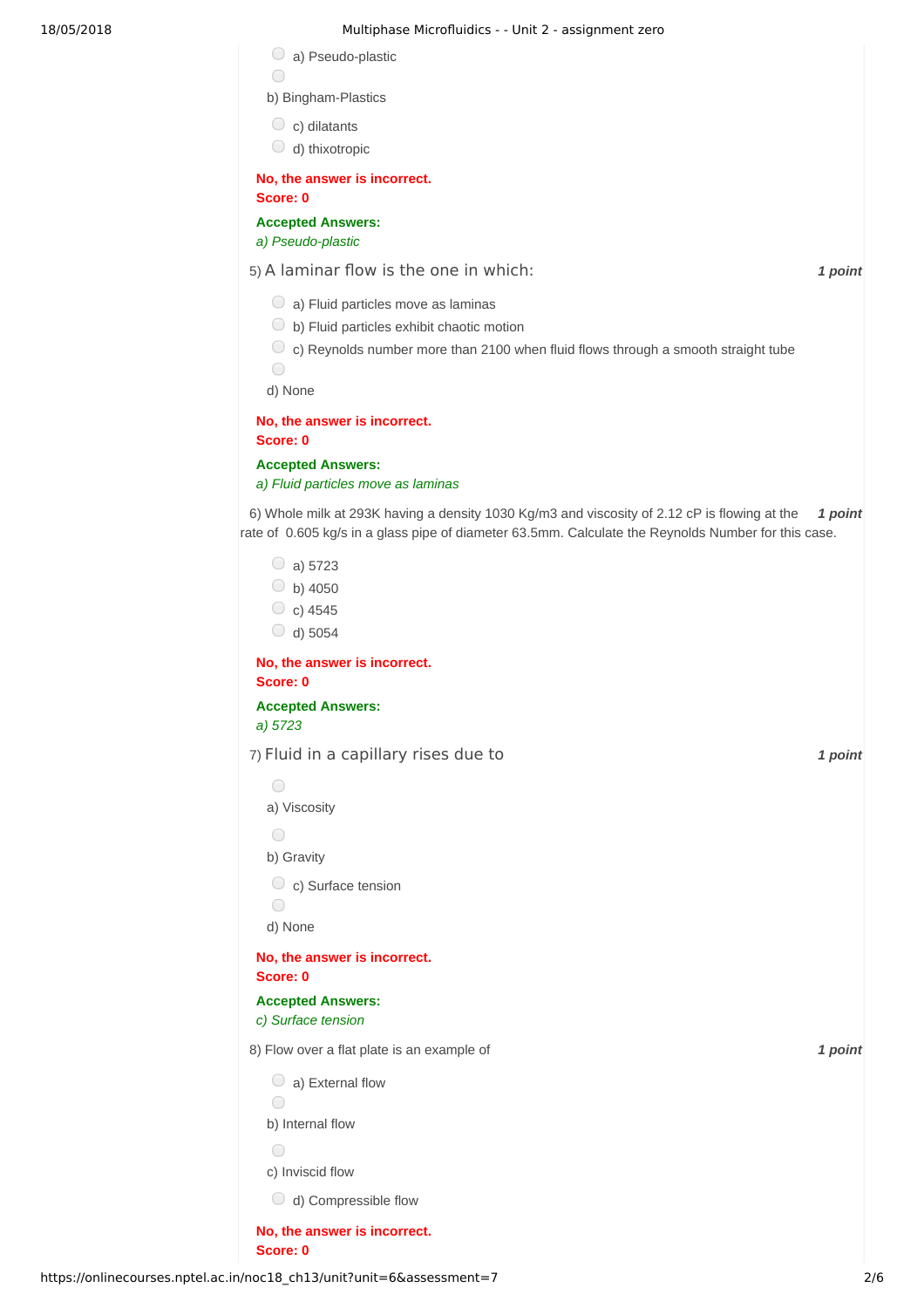**Accepted Answers:** *a) External flow*

9) *1 point* The fundamental relation between the rate of change of any arbitrary extensive property of a system and the variation of this property associated with a control volume is called:

| associated with a control volunie is called.                                                                     |         |
|------------------------------------------------------------------------------------------------------------------|---------|
| $\bigcirc$ a) Reynolds Transport Theorem                                                                         |         |
| $\bigcirc$                                                                                                       |         |
| b) Bernoulli's theorem                                                                                           |         |
| $\bigcirc$                                                                                                       |         |
| c) Navier Stokes equation                                                                                        |         |
| $\bigcirc$ d) Stokes law                                                                                         |         |
| No, the answer is incorrect.<br>Score: 0                                                                         |         |
| <b>Accepted Answers:</b>                                                                                         |         |
| a) Reynolds Transport Theorem                                                                                    |         |
| 10) While solving any fluid flow problem for an incompressible fluid, the basic quantitie(s) of<br>interest are: | 1 point |
| $\bigcirc$ a) Velocity and pressure field                                                                        |         |
| $\bigcirc$ b) Velocity field and density field                                                                   |         |
| $\circ$ c) Velocity field only<br>$\bigcirc$                                                                     |         |
| d) Velocity field and stress field                                                                               |         |
| No, the answer is incorrect.<br>Score: 0                                                                         |         |
| <b>Accepted Answers:</b>                                                                                         |         |
| a) Velocity and pressure field                                                                                   |         |
| 11) Viscosity of water at room temperature is:                                                                   | 1 point |
| $\bigcirc$ a) 1cP                                                                                                |         |
| $\bigcirc$ b) 0.1 cP                                                                                             |         |
| $\circ$ c) 10 cP                                                                                                 |         |
| $\bigcirc$ d) None                                                                                               |         |
| No, the answer is incorrect.<br>Score: 0                                                                         |         |
| <b>Accepted Answers:</b><br>$a)$ 1 $cP$                                                                          |         |
| 12) Reynolds number is the ratio of                                                                              | 1 point |
| $\bigcirc$ (a) Gravity forces to viscous forces                                                                  |         |
| $\bigcirc$ b) Inertial forces to viscous forces                                                                  |         |
| $\bigcirc$ (C) Inertial forces to gravity forces<br>$\bigcirc$                                                   |         |
| (D) Buoyancy forces to inertia forces                                                                            |         |
| No, the answer is incorrect.<br>Score: 0                                                                         |         |
| <b>Accepted Answers:</b>                                                                                         |         |
| b) Inertial forces to viscous forces                                                                             |         |
|                                                                                                                  | 1 point |
| $\bigcirc$ (A) Pseudoplastic                                                                                     |         |
| b) inviscid                                                                                                      |         |
| $\circ$ c) Newtonian                                                                                             |         |
| $\bigcirc$ d)_Dilatant                                                                                           |         |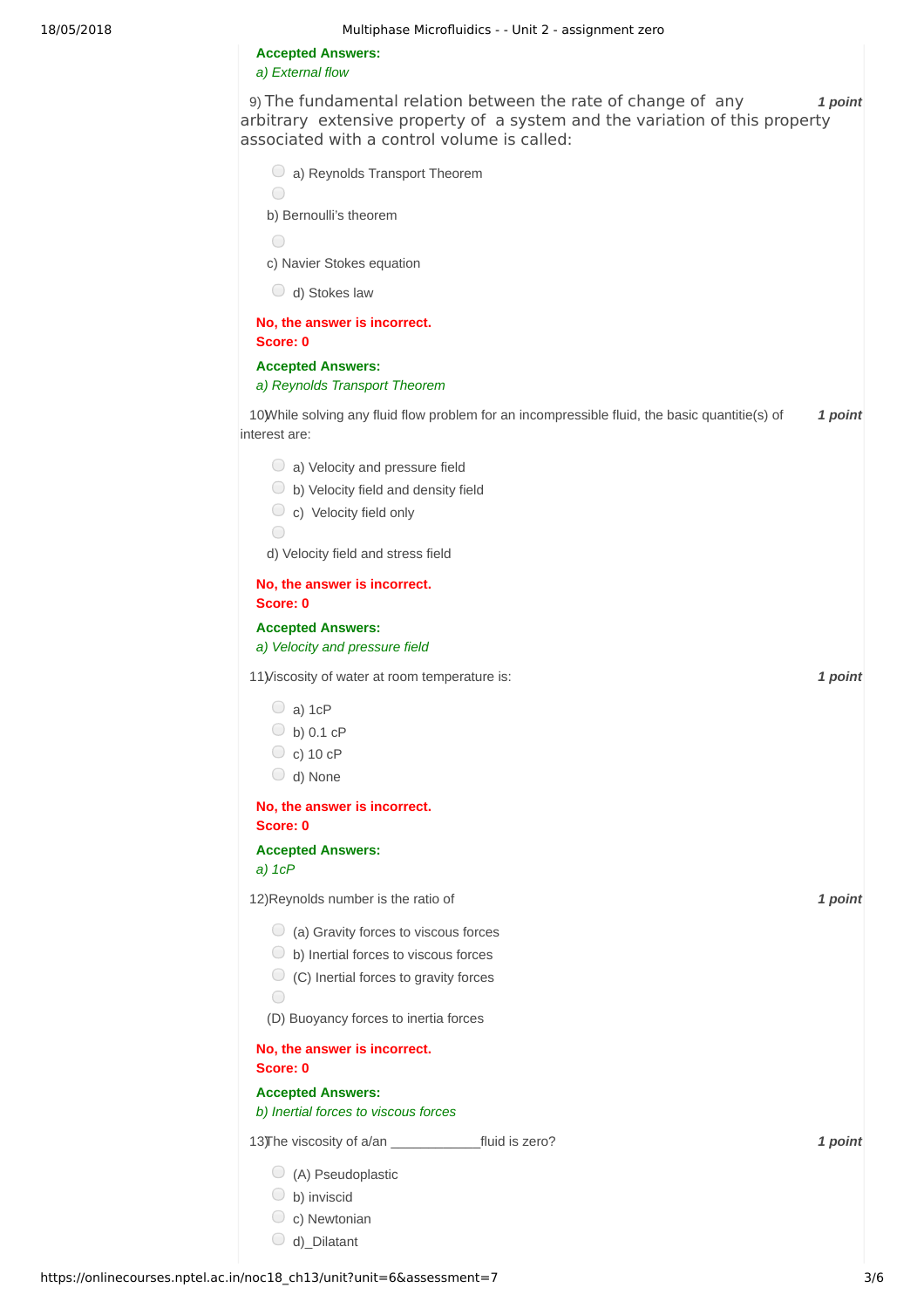## 18/05/2018 Multiphase Microfluidics - - Unit 2 - assignment zero

| No, the answer is incorrect.<br>Score: 0                                                                                            |         |
|-------------------------------------------------------------------------------------------------------------------------------------|---------|
| <b>Accepted Answers:</b>                                                                                                            |         |
| b) inviscid                                                                                                                         |         |
| 14) Young-Laplace equation relates                                                                                                  | 1 point |
| $\circ$ (A) The pressure difference at an interface caused by surface tension<br>$\bigcirc$                                         |         |
| (B) Stress and strain rate                                                                                                          |         |
| $\bigcirc$                                                                                                                          |         |
| (C) Stress and strain                                                                                                               |         |
| $\bigcirc$<br>(D) None of the above                                                                                                 |         |
| No, the answer is incorrect.                                                                                                        |         |
| Score: 0                                                                                                                            |         |
| <b>Accepted Answers:</b><br>(A) The pressure difference at an interface caused by surface tension                                   |         |
| 15) The dynamic viscosity of a liquid is 1.2 × 10-4 Ns/m2, whereas, the density is 600 kg/m3.<br>The kinematic viscosity in m2/s is | 1 point |
| $\bigcirc$                                                                                                                          |         |
| (A) $72 \times 10^{-3}$                                                                                                             |         |
| O                                                                                                                                   |         |
| (B) $20 \times 10^{-8}$                                                                                                             |         |
| ◯                                                                                                                                   |         |
| (C) $7.2 \times 10^3$                                                                                                               |         |
| $\bigcirc$                                                                                                                          |         |
| (D) $70 \times 10^6$                                                                                                                |         |
| No, the answer is incorrect.<br>Score: 0                                                                                            |         |
| <b>Accepted Answers:</b>                                                                                                            |         |
| (B) $20 \times 10^{-8}$                                                                                                             |         |
| 16Falling drops of water become spherical due to which of the following properties?                                                 | 1 point |
| $\bigcirc$ a) Viscosity                                                                                                             |         |
| $\bigcirc$ b) Surface tension<br>$\circ$ c) Compressibility                                                                         |         |
| $\bigcirc$ d) Density                                                                                                               |         |
| No, the answer is incorrect.<br>Score: 0                                                                                            |         |
| <b>Accepted Answers:</b><br>b) Surface tension                                                                                      |         |
| 17)n which of the following case would you expect a parabolic velocity<br>profile?                                                  | 1 point |
| $\bigcirc$ a) Laminar flow of Newtonian fluid in a pipe<br>∩                                                                        |         |
| b) Turbulent flow of Newtonian fluid in a pipe                                                                                      |         |
| ◯                                                                                                                                   |         |
| c) Laminar flow of Bingham plastic in a pipe                                                                                        |         |
| $\bigcirc$ d) Laminar flow of an inviscid fluid in a pipe                                                                           |         |
| No, the answer is incorrect.<br>Score: 0                                                                                            |         |
|                                                                                                                                     |         |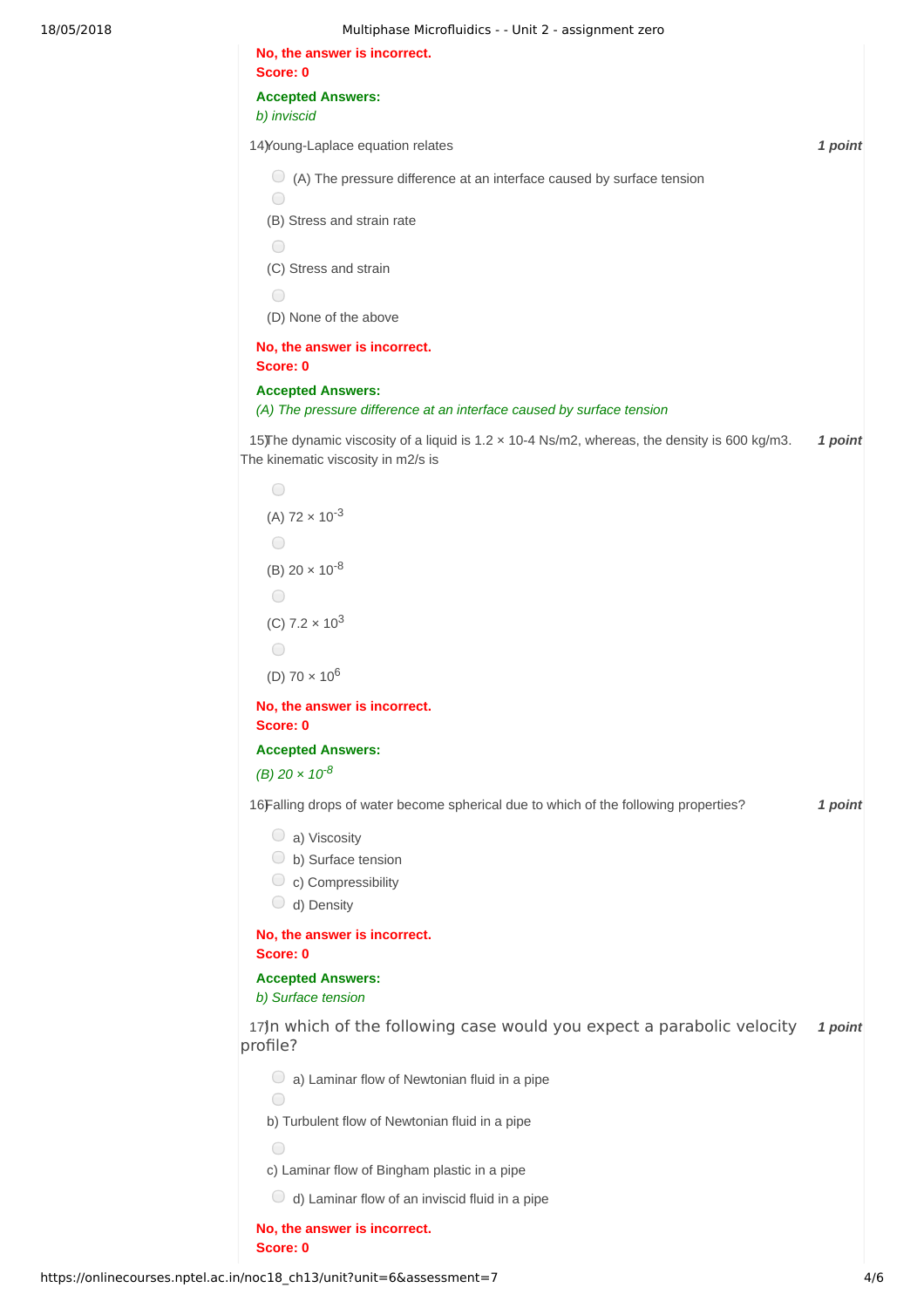| 18/05/2018 | Multiphase Microfluidics - - Unit 2 - assignment zero          |         |
|------------|----------------------------------------------------------------|---------|
|            | <b>Accepted Answers:</b>                                       |         |
|            | a) Laminar flow of Newtonian fluid in a pipe                   |         |
|            | 18) Which of the following is not a flow measuring instrument? | 1 point |
|            | $\bigcirc$                                                     |         |
|            | a) Anemometer                                                  |         |
|            | $\bigcirc$ b) Pitot tube<br>$\bigcirc$                         |         |
|            | c) Venturimeter                                                |         |
|            | $\bigcirc$ d) None                                             |         |
|            | No, the answer is incorrect.                                   |         |
|            | Score: 0                                                       |         |
|            | <b>Accepted Answers:</b><br>d) None                            |         |
|            | 19) The principle of mass conservation is also known as        | 1 point |
|            | $\bigcirc$                                                     |         |
|            | a) Continuity equation                                         |         |
|            | $\bigcirc$                                                     |         |
|            | b) Momentum equation                                           |         |
|            | $\circ$ c) Energy equation                                     |         |
|            | $\bigcirc$ d) All of the above                                 |         |
|            | No, the answer is incorrect.<br>Score: 0                       |         |
|            | <b>Accepted Answers:</b><br>a) Continuity equation             |         |
|            | 20)Stress strain relationship for a Newtonian fluid is         | 1 point |
|            | $\bigcirc$                                                     |         |
|            | (A) Parabolic                                                  |         |
|            | $\bigcirc$                                                     |         |
|            | (B) Hyperbolic                                                 |         |
|            | $\circ$ (C) Linear                                             |         |
|            | $\bigcirc$<br>(D) None of the above                            |         |
|            |                                                                |         |
|            | No, the answer is incorrect.<br>Score: 0                       |         |
|            | <b>Accepted Answers:</b>                                       |         |
|            | (C) Linear                                                     |         |
|            |                                                                |         |

[End](https://onlinecourses.nptel.ac.in/noc18_ch13/course)